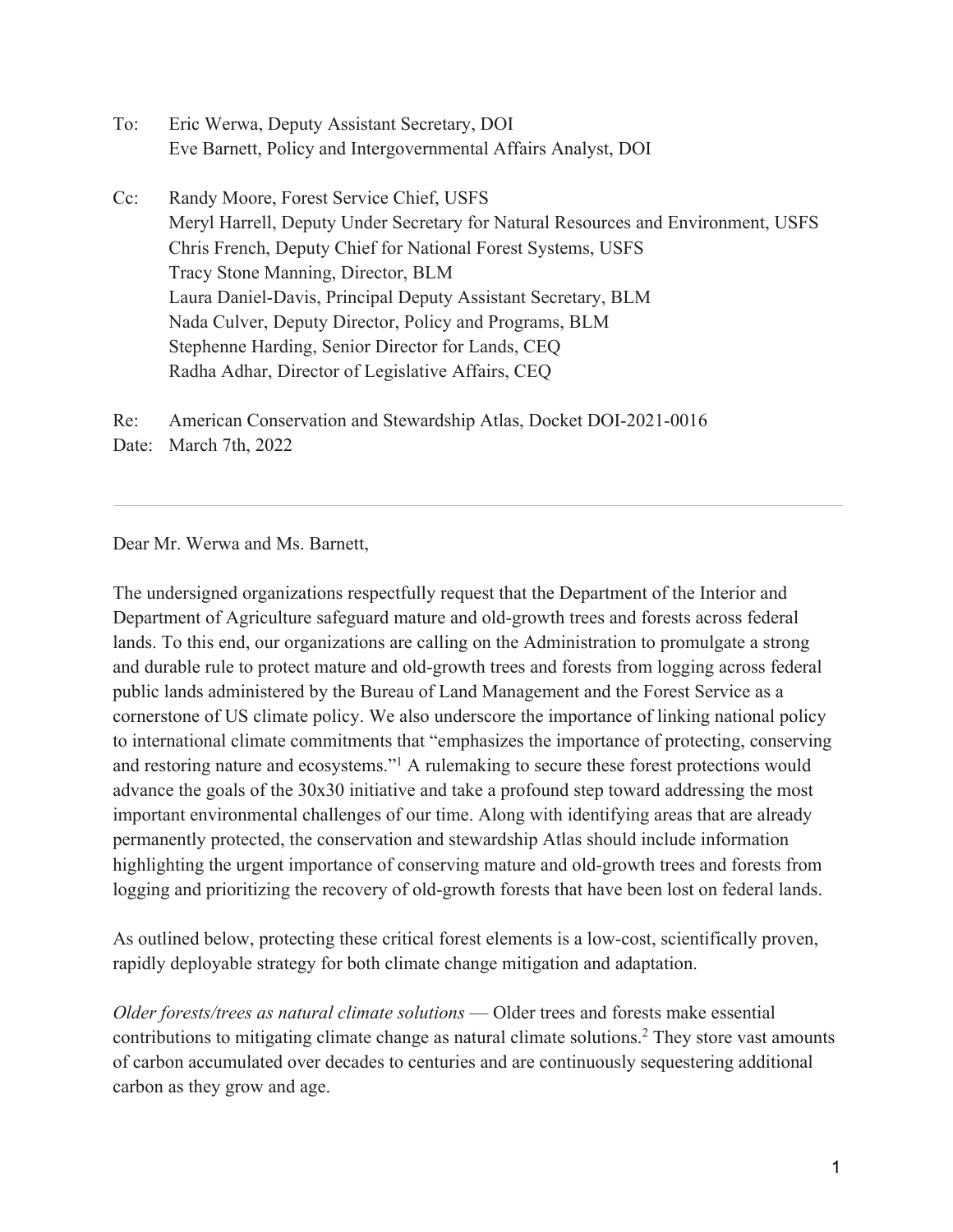The annual rate of carbon sequestration generally increases as trees get older and larger,<sup>3</sup> and older trees in general store a disproportionate amount of a forest's above-ground carbon.4 Cutting down older trees and forest stands emits a substantial amount of that carbon back into the atmosphere even when storage in wood products is taken into account.<sup>5</sup> Tree planting following logging is not an adequate substitution measure for older forests as it can take at least a century to make up the carbon lost in logging old trees.<sup>6</sup>

In sum, there is no comparison between the carbon value of bigger trees versus much smaller saplings.<sup>7</sup> In the Northeast US, for example, protected forests that have been allowed to age without human disturbance cover just 5 percent of the region's land area but store 30 percent of the total aboveground forest carbon.<sup>8</sup> In temperate rainforests of the Pacific Northwest, older forests can have higher biomass carbon density per acre than both boreal and tropical forests.<sup>9</sup> The majority of the most carbon-dense forests in this region are on federal lands and have benefited from reduced logging levels.<sup>10</sup>

*Older forests/trees and climate adaptation* — Mature and old-growth trees and forests support adaptation to the impacts of climate change that ecosystems and people across the country are already experiencing. For instance, older forests maintain water balance in forested watersheds,<sup>11</sup> which helps reduce the impacts of flooding and drought.<sup>12</sup> They also produce the highest outputs of ecosystem services like clean drinking water<sup>13</sup> and provide climate refugia for diverse fish and wildlife.<sup>14</sup>

Many tree species also tend to become naturally more resistant to fire as they mature — they develop thick fire-resistant bark, maintain high canopies that help maintain a cool, moist understory, and hold their most flammable biomass high above the ground and out of reach of surface fires.<sup>15</sup> While land management agencies should adhere to the best available science for mitigating the future risk of wildfire to communities, conserving mature and old-growth trees and forests is not in conflict with these objectives.

*Older forests/trees and biodiversity benefits -* Across all forest types and regions, older trees and forests provide vital habitat for many plants and wildlife, particularly imperiled species. For example, the availability of dead, dying, and downed wood (increasingly removed from forests for biofuels, mass timber, or other uses of so-called "low-grade wood") is critical for the viability of many species, from insectivorous bats that help to keep insect pests in check to pine marten to a wide range of beneficial invertebrates.<sup>16</sup> Many of the nation's most imperiled bird species are adapted to older forests and rely upon complex forest structure for their survival, including snags and large living trees.<sup>17</sup> In general, the biodiversity found in older forests tends to be far higher compared to logged forests across the country.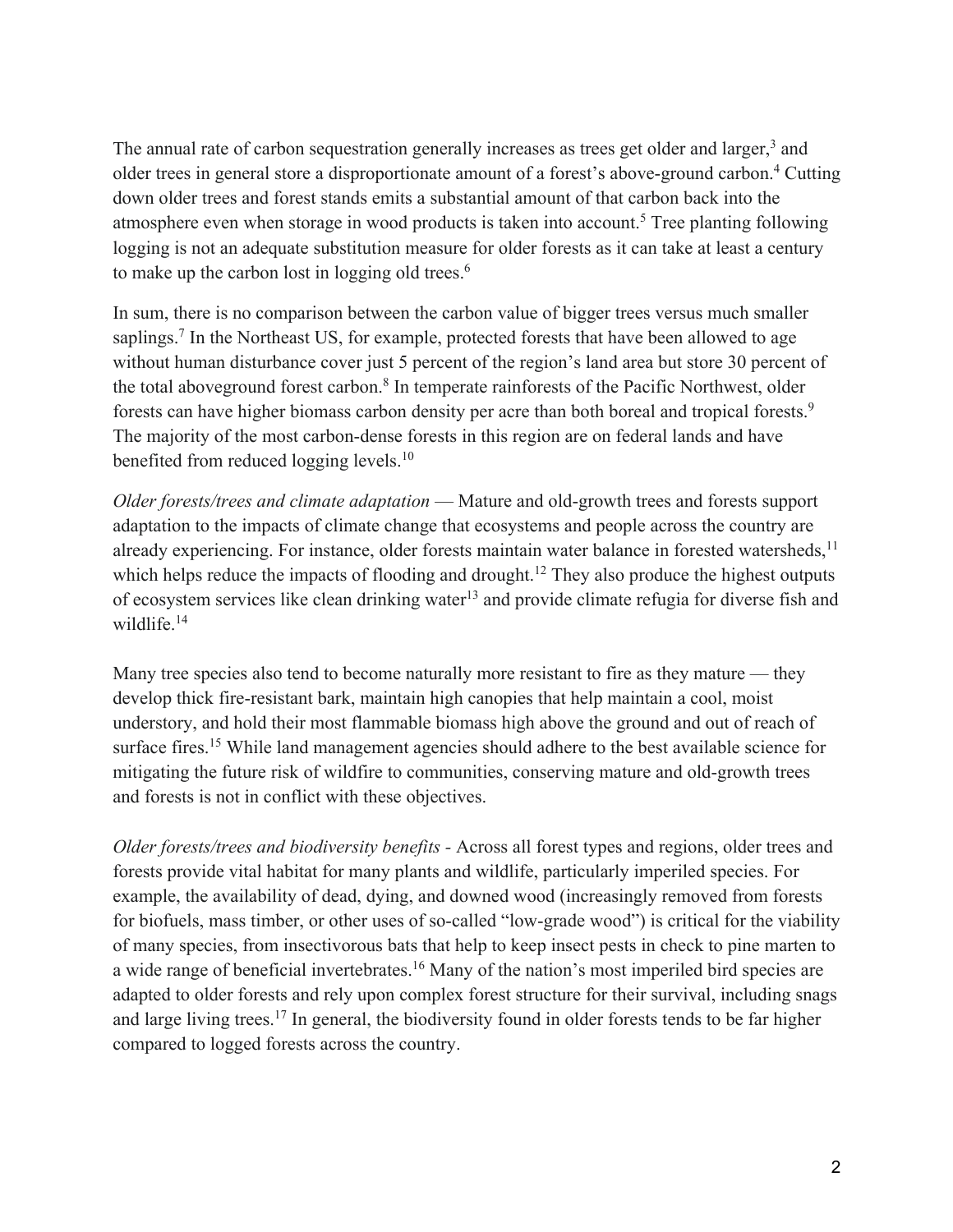*Older forests/trees and environmental justice benefits*: Forests purify the air we breathe, filter the water we drink, and support the salmon and other wildlife that are intrinsic to our nation's identity. Protecting and recovering mature and old growth forests across federal lands in the U.S. offers numerous environmental justice co-benefits that are difficult to quantify, but must also be considered. Access to nature and outdoor recreation, enhanced public health, and cultural practices can all be supported through better forest protections.

A strong and enduring rule that secures the protection of older forests and trees on federal public lands for the benefit of this and future generations would advance the goals of the 30x30 initiative and take a profound step toward addressing the global climate and biodiversity crises. We request that you include this information in the Atlas and in response to President Biden's 30x30 Executive Order.

## Sincerely,

Alaska Rainforest Defenders Alaska Wilderness League Appalachian Trail Conservancy Blue Mountains Biodiversity Project Cascade Forest Conservancy Cascade-Volcanoes Chapter Cascadia Climate Action Now Cascadia Wildlands Center for Biological Diversity Central Oregon Bitter Brush Broads Chapter Central Oregon LandWatch Coast Range Association Conservation Northwest Cottonwood Environmental Law Center Deer Creek Valley Natural Resources Conservation Association Dogwood Alliance Earth Action, Inc. Earth Law Center Earthiustice Environment America Environmental Action Environmental Law & Policy Center Environmental Protection Information Center (EPIC)

Forest Keeper Forest Web Friends of Big Ivy Great Old Broads for Wilderness Greater Hells Canyon Council High Country Conservation Advocates Highlands Nature Sanctuary, dba Arc of Appalachia I Heart Pisgah Inland Ocean Coalition Kentucky Heartwood Klamath Forest Alliance Los Padres ForestWatch Natural Resources Council of Maine Natural Resources Defense Council New Jersey Highlands Coalition No Methanol 360 Old-Growth Forest Network Olympic Climate Action Olympic Park Advocates Oregon Wild Palouse Great Old Broads Peoples Voice on Climate Rocky Mountain Wild Sierra Club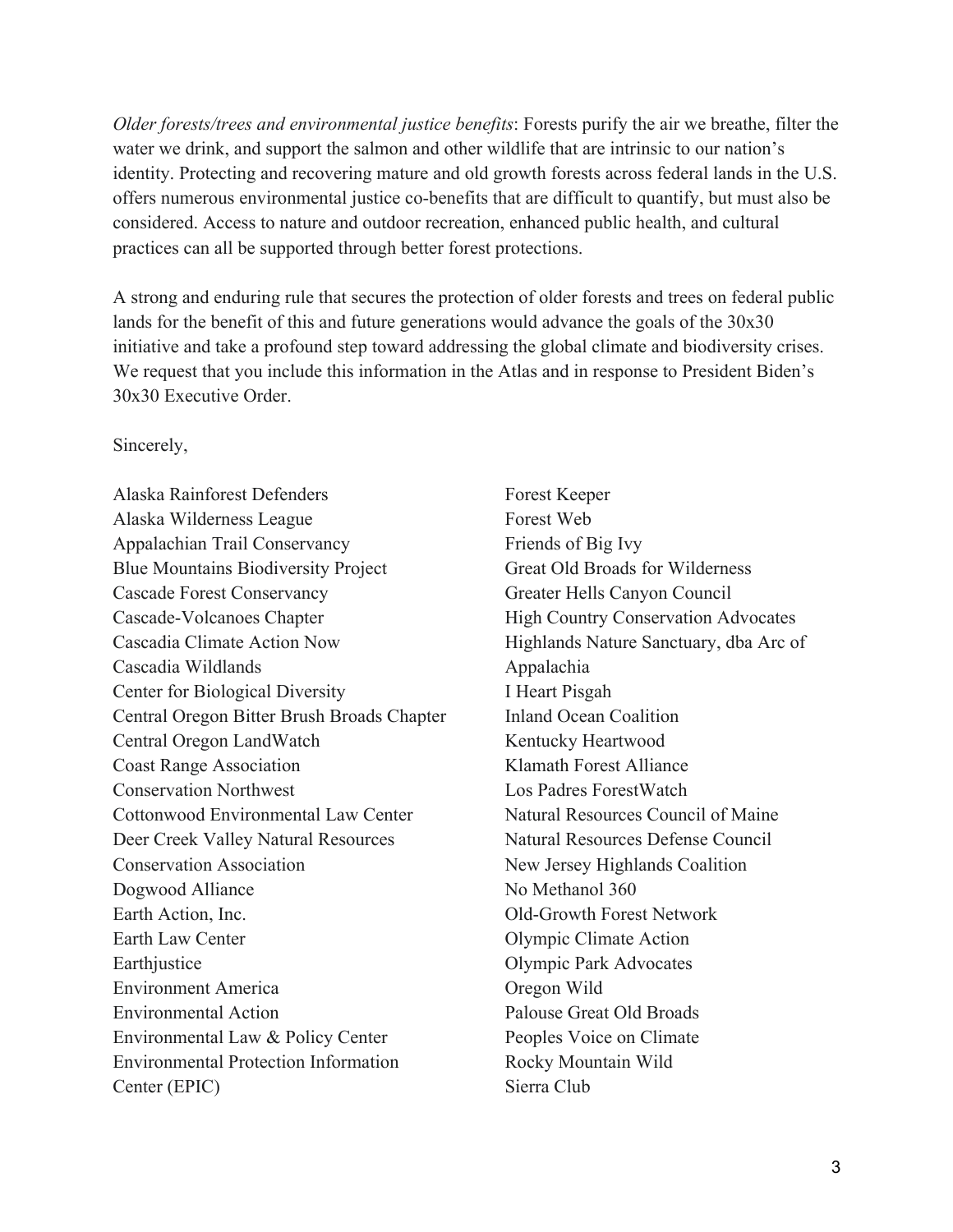| Soda Mountain Wilderness Council      | Wild Heritage, Project of Earth Island   |
|---------------------------------------|------------------------------------------|
| South Umpqua Rural Community          | Institute                                |
| Partnership                           | Wild Orca                                |
| Southeast Alaska Conservation Council | WildEarth Guardians                      |
| Southern Environmental Law Center     | <b>Williams Community Forest Project</b> |
| <b>Standing Trees</b>                 | Yaak Valley Forest Council               |
| SunrisePDX                            | 350 Eugene                               |
| The Clinch Coalition                  | 350 Mass                                 |
| The Fire Restoration Group            | 350 Montana                              |
| Umpqua Watersheds                     | 350 PDX                                  |
| Washington Wild                       | 350 Seattle                              |
|                                       | 350 Washington County                    |

1. Washington Post 2021. The Glasgow climate pact, annotated. https://www.washingtonpost.com/climateenvironment/interactive/2021/glasgow-climate-pact-full-text-cop26/

2. Lindenmayer, D.L., et al. 2012. Global decline in large old trees. Science 338: 1305 (2012); DOI:10.1126/science.1231070

3. Stephenson et al 2014. Rate of tree carbon accumulation increases continuously with tree size. Nature. https://www.researchgate.net/publication/259766087 Rate of tree carbon accumulation increases continuously with tree size

4. Mackey et al. 2014. Untangling the confusion around land carbon science and climate change mitigation policy. Nature Climate Change DOI:10.1038/NCLIMATE1804; Mildrexler et al 2020. Large Trees Dominate Carbon Storage in Forests East of the Cascade Crest in the United States Pacific Northwest. Frontiers in Forests and Global Change. https://www.frontiersin.org/articles/10.3389/ffgc.2020.594274/full

5. Hudiburg, T.W. et al. 2019. Meeting GHG reduction targets requires accounting for all forest sector emissions. Environmental Research Letters https://doi.org/10.1088/1748-9326/ab28bb

6. Staver, Carla A., 2020. Written Testimony before U.S. House of Representatives Committee on Natural Resources, Hearing on H.R. 5435 (American Public Lands and Waters Climate Solution Act)

7. Buotte et al. 2019. Carbon sequestration and biodiversity co-benefits of preserving forests in the western United States. Ecological Applications. https://esajournals.onlinelibrary.wiley.com/doi/full/10.1002/eap.2039

8. Lu et al 2013. A Contemporary Carbon Balance for the Northeastern Region of the United States. Environmental Science and Technology.

https://harvardforest1.fas.harvard.edu/sites/harvardforest.fas.harvard.edu/files/publications/pdfs/Lu\_EnviroSciTech\_ 2014.pdf; Miller et al 2016. National parks in the eastern United States harbor important older forest structure compared with matrix forests. Ecosphere. https://esajournals.onlinelibrary.wiley.com/doi/10.1002/ecs2.1404; Dinerstein et al 2020. A Global Safety Net to reverse biodiversity loss. Science.

https://www.science.org/doi/10.1126/sciadv.abb2824; Jung et al, 2020. Areas of global importance for terrestrial biodiversity, carbon, and water. Biology. https://www.biorxiv.org/content/10.1101/2020.04.16.021444v1.full; Keeton et al 2011. Late-Successional Biomass Development in Northern Hardwood-Conifer Forests of the Northeastern United States. Forest science. https://www.researchgate.net/publication/233579700\_Late-

Successional Biomass Development in Northern Hardwood-Conifer Forests of the Northeastern United States 9. Keith et al. 2009. Re-evaluation of forest biomass carbon stocks and lessons from the world's most carbon-dense forests. PNAS.

https://www.pnas.org/content/106/28/11635?ijkey=86373bc1bd5ad2e138cf51d21a9ea48495d1cbd0&keytype2=tf\_i psecsha; Law et al 2021. Strategic Forest Reserves can protect biodiversity in the western United States and mitigate climate change. Nature. https://www.nature.com/articles/s43247-021-00326-0

10. Krankina, O., D.A. DellaSala, et al. 2014. High biomass forests of the Pacific Northwest: who manages them and how much is protected? Environmental Management. 54:112-121.